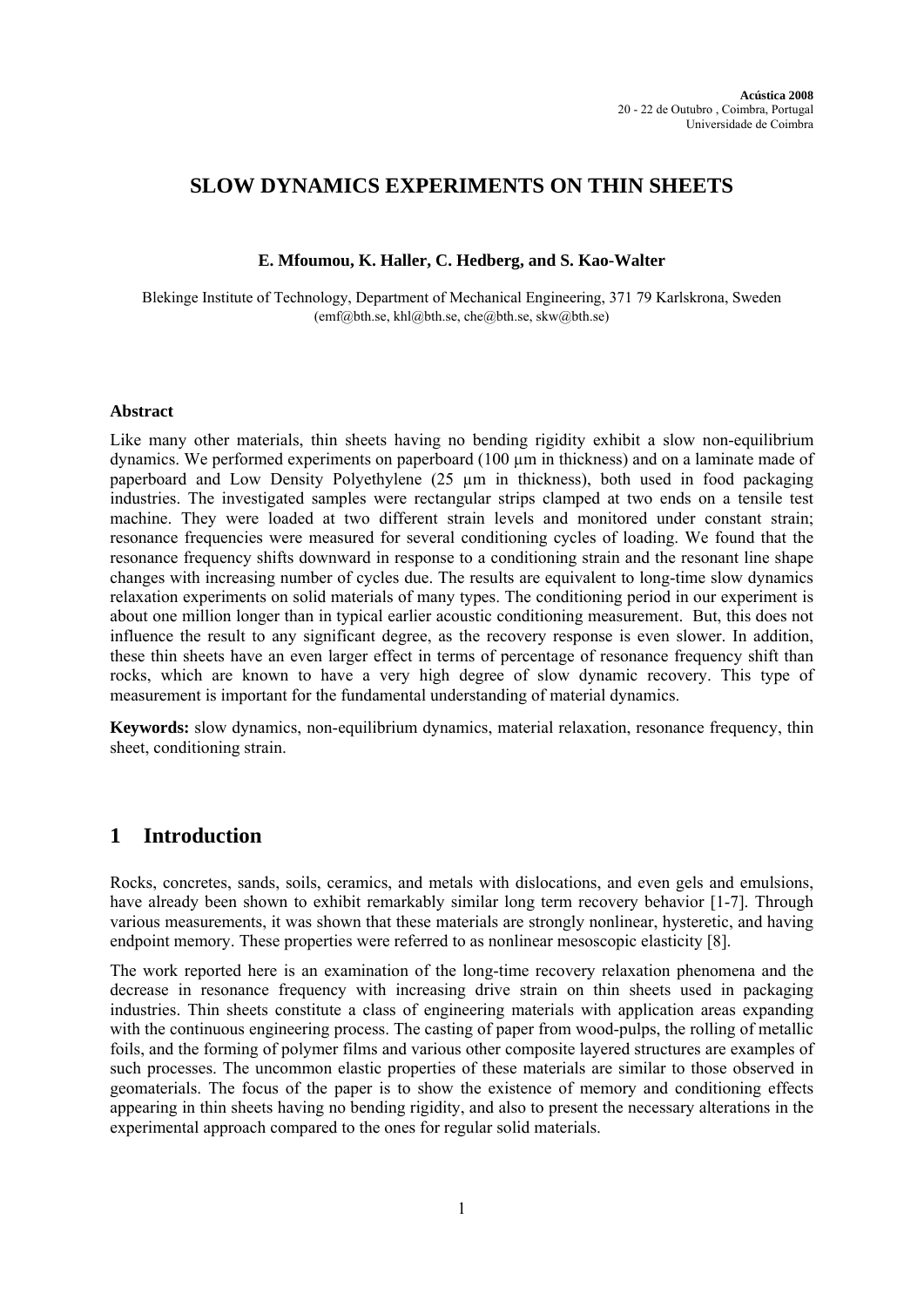The paper is organized as follows. First, in section 2 we describe a standard experimental setup. Next, in section 3 we present our samples, principle of measurement, experimental setup, the results and discussion and we conclude in section 4.

## **2 Standard technique for measuring slow dynamics**

#### **2.1 Principle of measurement**

So far, most of the slow dynamics have been measured on regular solid materials. The standard technique used to study this nonlinear feature is the resonant bar experiment [1,8-14]. In these experiments, a long rod of the material under test is driven longitudinally and its amplitude and frequency response are monitored. In case of a linear material, the resonance frequency of the rod is invariant over a very wide range of dynamical strain. For a rod made from a nonlinear material, the resonance frequency behaves quite differently: when a driving force is applied to the rod (conditioning), the frequency either increases or decreases (thus hardening or softening the elastic modulus) depending on the precise properties of the material. Following this principle, a long-time recovery and relaxation phenomena was investigated on concrete and different earth materials (see for example [1,13,14)]. The slow dynamics is referred to as the time-dependent recovery of an elastic modulus to its initial value after being softened by a large strain. The measurements consist of observing resonance frequency changes as various conditioning strains are applied and removed.

### **2.2 Setup and experiment**

Long thin bars, suspended at two points and excited at their fundamental longitudinal resonance mode were used. A piezoelectric force transducer cemented between one end of the sample and a massive backload was used as the source. The high impedance backload is used here to ensure that most of the acoustic energy couples into the sample instead of the surrounding environment. Acceleration of the opposite end of the sample was measured with a lightweight accelerometer and processed with a lockin amplifier referenced to the driving signal. The driving force was a harmonic acoustic wave, incremented through the fundamental longitudinal wave resonance frequency of the bar. A block diagram of the experimental setup can be found in references [1] and [13].

# **3 Experiment and configuration for measuring slow dynamics on thin sheets**

#### **3.1 Sample preparation and configuration**

Paperboard (PPR) and a laminate made of paperboard and Low Density Polyethylene (LDPE) were used in this study. The lamination was performed in our laboratory using a standard laminating machine, and the specimens obtained using a paper cutter. The geometry of the samples was flat and rectangular. The pictures and properties of the basic layers are shown in Figure 1 and Table 1 below. Prior to the test, the samples were placed in a conditioned environment with 23°C and an atmospheric humidity of 40% during at least three days.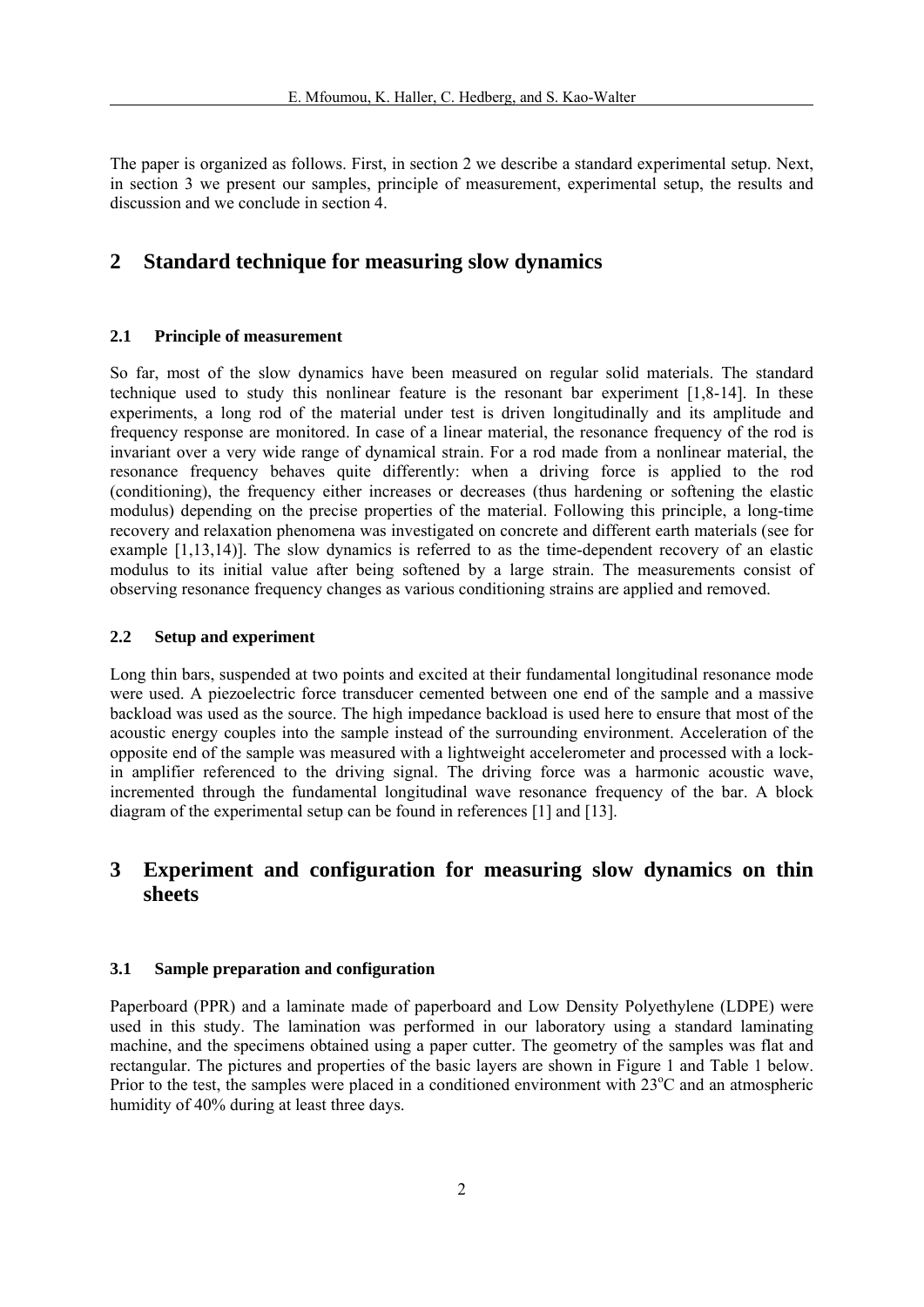

Figure 1 – Basic layers used in our tests: (a) Specimen shape; (b) Laminate preparation.

| <b>Material</b> | Density $(g/cm^3)$ | Length (cm) | Width (cm) | Thickness $(\mu m)$ |
|-----------------|--------------------|-------------|------------|---------------------|
| <b>PPR</b>      | 684                | 250         |            | 00                  |
| <b>DPE</b>      | Q <sub>1</sub>     | 250         | ' ~        |                     |

# Table 1 – Basic layers physical properties.

## **3.2 Experimental setup and methodology**

The setup and block diagram of the experimental arrangement are shown in Figures 2 and 3. It includes a function generator (Agilent 33220A), a standard 8Ω loudspeaker used as source for remote excitation of bending vibrations on the samples, an Ometron VS-100 Laser Doppler Vibrometer used as receiver to remotely measure the velocity signal from one point on the sample, one computer equipped with a Data Acquisition card and Labview software for acquiring and processing the data, and a MTS QTest 100 tensile test machine controlled with the software TestWorks. The laser vibrometer used in this study makes high-fidelity measurements of surface displacement over a bandwidth of DC to 50kHz.

The rectangular sheet is held by the rigid clamps of the tensile test machine. The loudspeaker is placed on the back side of the sample exciting transversal vibrations of the sample. The laser vibrometer is placed on the opposite side of the sample, and the laser beam is properly focused on the sample surface. Remote and mass-loading-free vibration measurements on contact sensitive specimens such as the ones used in this study are some of the motivations for considering a laser-based vibration transducer as the natural choice. The Doppler Effect is used here to measure translational vibrations of a single point on the specimen.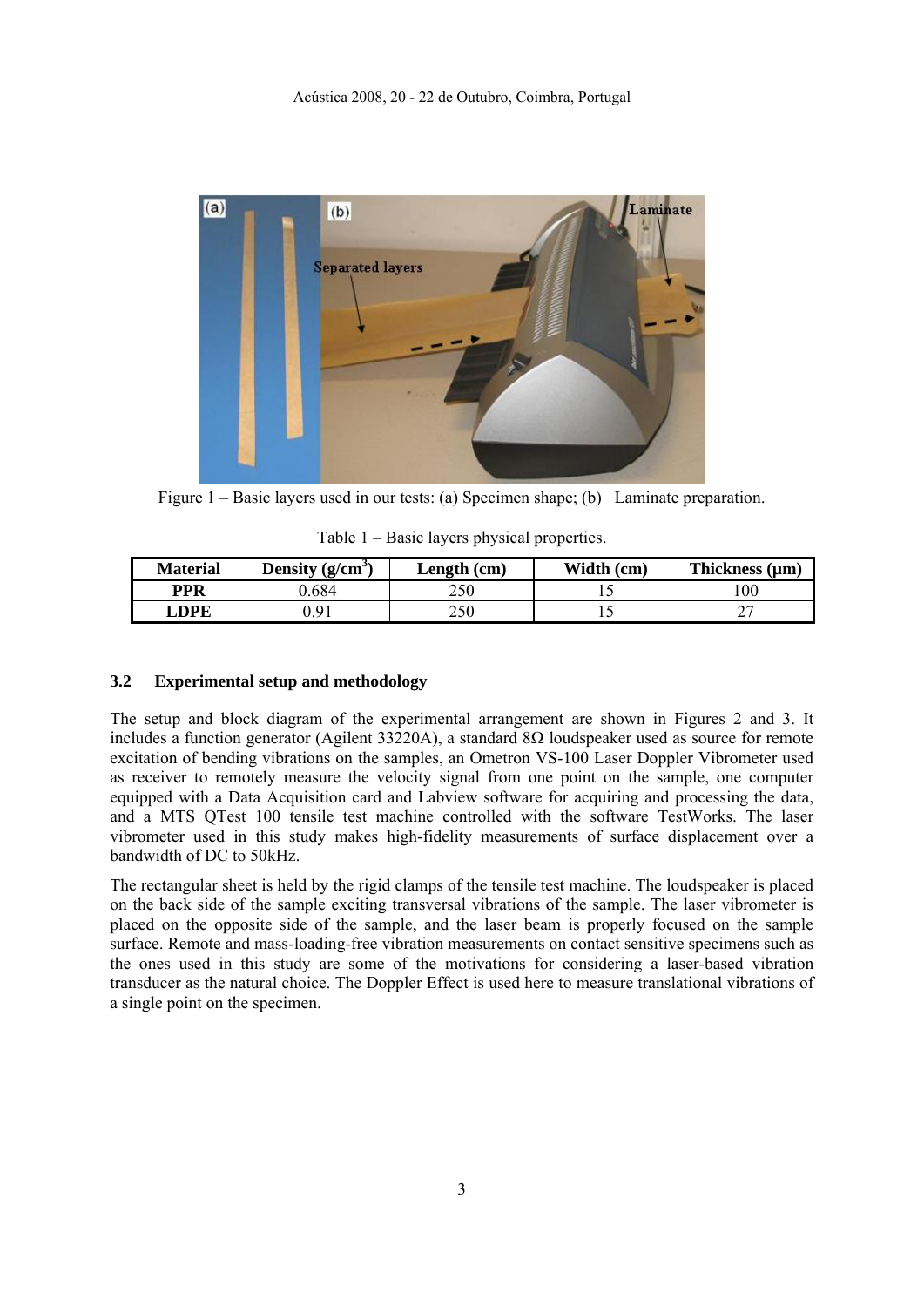

Figure 2 – Experimental setup.



Figure 3 – Block diagram of our experimental arrangement.

As a membrane has no compression or bending stiffness, our rectangular sheet is put in tension in order to act as a structural element. Therefore, the specimen is slightly loaded within its elastic region just enough to produce bending waves from a periodical acoustic load, and thus can be seen as a membrane with small but non-negligible bending stiffness. The sample is harmonically driven transversally by the loudspeaker, and its amplitude and frequency response is monitored by a laser beam. At the same time, successive conditioning ON (stress cycling at two different strain levels corresponding to an external force) and conditioning OFF (removal of the external force) are applied to the sample through the crosshead of the tensile test machine. The conditioning ON was made of 10 successive longitudinal step perturbations. Each step consisted of first an elongation of 1 mm for 200 seconds, then the elongation went down to 0.6 mm for 200 seconds. The loading and unloading speed was 1mm/s, so that the strain transitions took 0.4 seconds. The total time of conditioning was 10\*2\*200= 4000 seconds.The conditioning OFF was simply holding the elongation at the 0.6 mm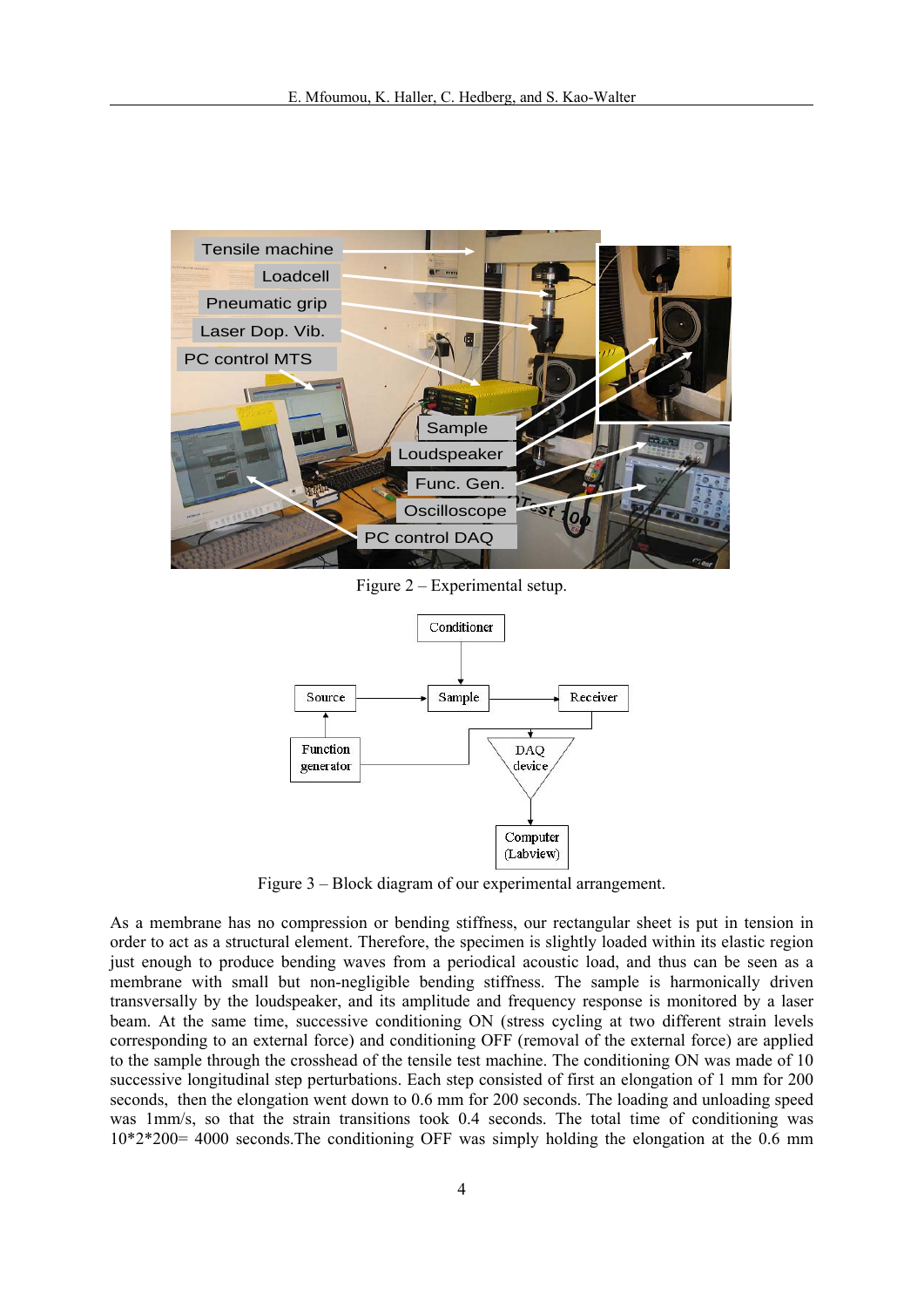level for 4000 seconds. The data processing setup was adjusted to acquire 20kS at a rate of 15kS/s. All of the measurements were carried out with samples excited in their fundamental bending mode (Young's mode). Scans of the resonance peak were conducted at constant drive amplitude over a frequency sweep. The conditioning effect on resonance frequency (related to Young's modulus) was observed, as well as the following time-dependent recovery of the sample. As such, our measurement also consists of observing resonance frequency changes as various conditioning strains are applied and removed.

Some important test inputs for conditioning (on the tensile machine) are presented in Table 2 below:

| Name                                   | Value   | Units         |
|----------------------------------------|---------|---------------|
| % Set Load                             | 0,445   | N             |
| <b>Break Sensitivity</b>               | 90      | $\frac{0}{0}$ |
| <b>Break Threshold</b>                 | 2,224   | N             |
| <b>Cycle Saving Frequency</b>          |         |               |
| Data Acq. Rate                         | 100,0   | Hz            |
| Hold Time 1 (at upper strain level)    | 200,000 | S             |
| Hold Time 2 (at lower strain level)    | 200,000 | S             |
| Number of Cycles                       | 10      |               |
| Perform PreLoad?                       | 0, No   |               |
| PreLoad                                | 0,445   | N             |
| PreLoadSpeed                           | 25,400  | mm/min        |
| Save First Cycle?                      | 1, Yes  |               |
| Save Last Cycle?                       | 1, Yes  |               |
| Speed during loading and unloading     | 60,0    | mm/min        |
| Zero Extension After PreLoad and Hold? | 1, Yes  |               |

Table 2 – Test inputs for the conditioning of the samples

## **3.3 Results and discussion**

Figure 4(left) shows the strain excitation as well as the resonance frequency response on paperboard. The relaxation process was monitored at upper (0.004mm/mm) and lower (0.0024mm/mm) strain levels for a targeted point, as well as the recovery process at lower strain level, and Figure 4(right) shows the shifts of resonance frequency with time. Our experiments show a similar trend as the one on Berea sandstone by TenCate et al. [1], but ours shows a larger effect in terms of frequency shift.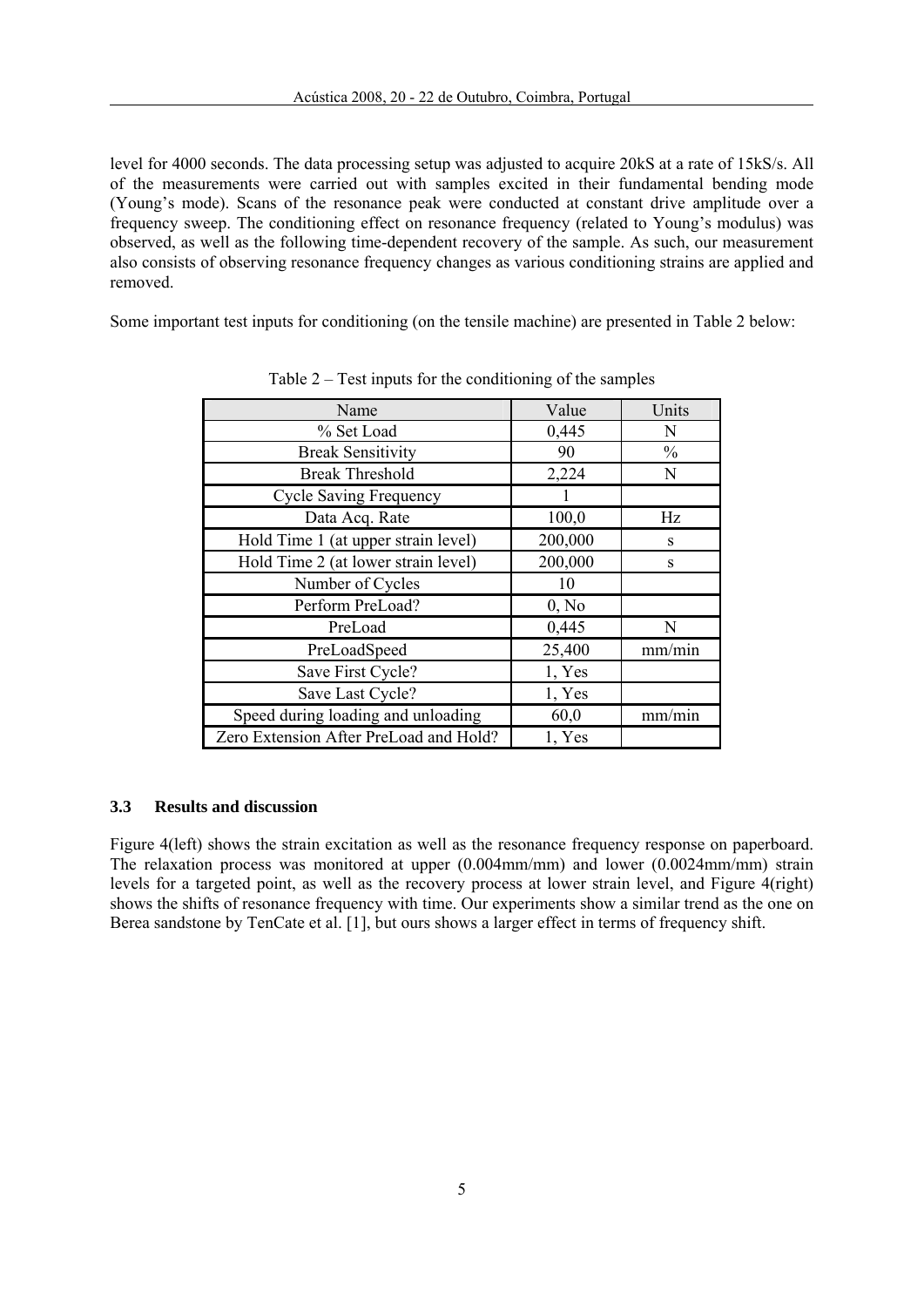

Figure 4 – Left: Conditioning strain and resonance frequency response of paperboard. The conditioning strain is alternately applied and turned off. Right: Change in resonance frequency in response to the conditioning strain of approximately  $1.6x10^{-3}$ .

The data statistics from our measurement on paperboard are presented in Table 3 below.

| Data                                 | Min         | <b>Max</b>             | <b>Std</b> |
|--------------------------------------|-------------|------------------------|------------|
| Relax upper strain level ON-1        | 309.1       | 340.6                  | 9.768      |
| Relax upper strain level ON-2        | 306.8       | 312.8                  | 1.897      |
| Relax upper strain level ON-3        | 305.3       | 316.6                  | 3.337      |
| <b>Relax lower strain level ON-1</b> | 169.5       | 187.5                  | 5.987      |
| <b>Relax lower strain level ON-2</b> | 169.5       | 174                    | 1.388      |
| <b>Relax lower strain level ON-3</b> | 167.3       | 171.8                  | 1.611      |
| <b>Recovery 1</b>                    | 150.8       | 176.3                  | 2.58       |
| <b>Recovery 2</b>                    | 154.5       | 180                    | 2.243      |
| <b>Recovery 3</b>                    | 153         | 176.3                  | 2.594      |
| Min=Minimum                          | Max=Maximum | Std=standard deviation |            |

Table 3 – Data statistics for the response frequency of the laminate from Figure 4 (left)

This table reveals that less dispersed results in the frequency measurements are obtained at lower strain level and with increasing conditioning effect on the sample, confirming the conditioning effect on the softening of the resonance frequency. This is clearly illustrated in Figure 5 with the frequency change curves of all three conditionings on top of each other.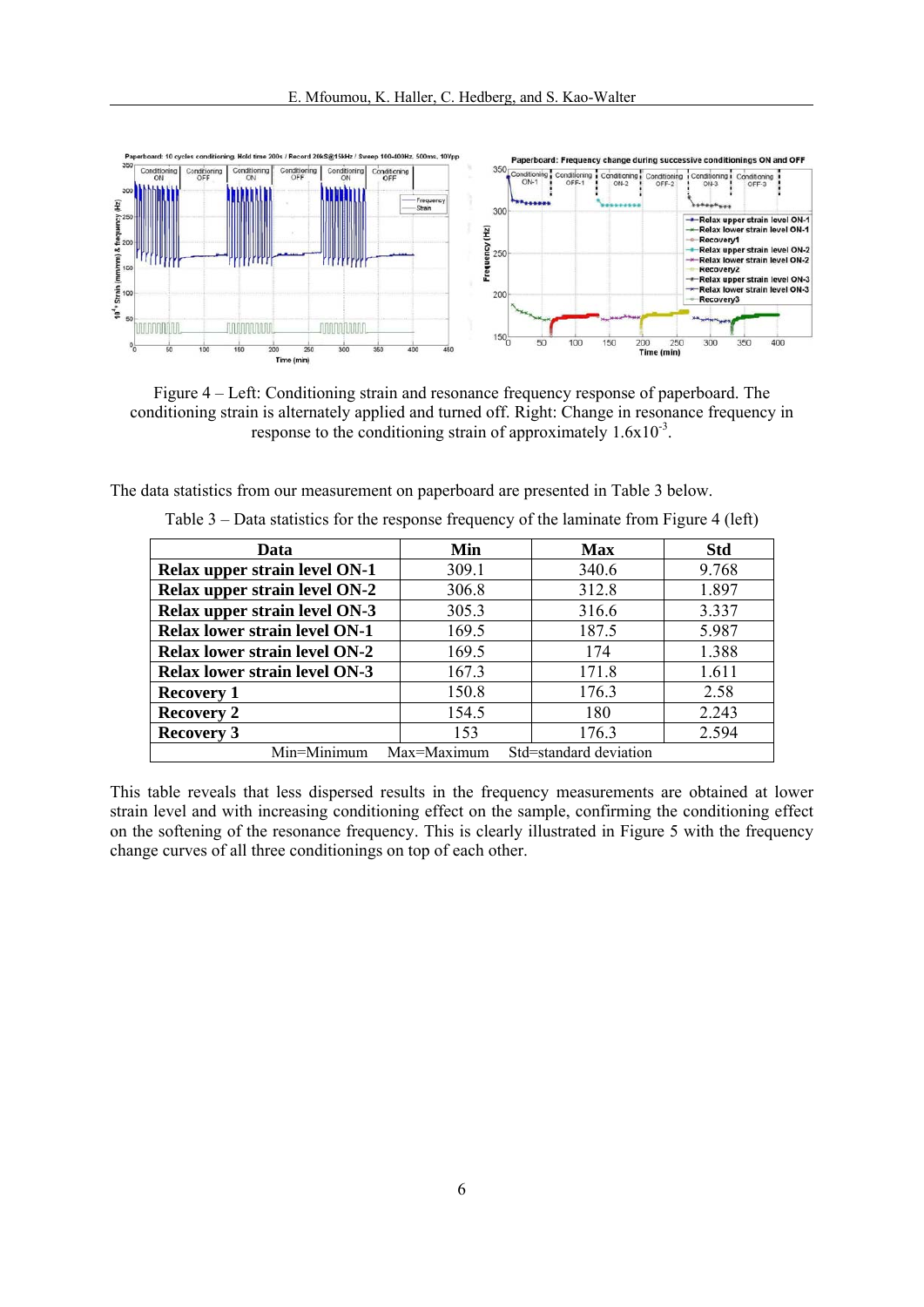

Figure 5 – Frequency change at all three conditionings ON on top of each other, monitored from upper strain level. The gap between ON-1 and ON-2/ON-3 expresses the softening of the material with total conditioining time.

Similar results as on paperboard are observed on LDPE/PPR laminate at the same strain levels as illustrated in Figures 6 and 7, and table 4 below.



Figure 6 – Measurements on LDPE/PPR laminate. Left: Conditioning strain and response frequency. Right: Change in resonance frequency in response to a conditioning strain of approximately 1.6x10<sup>-3</sup>.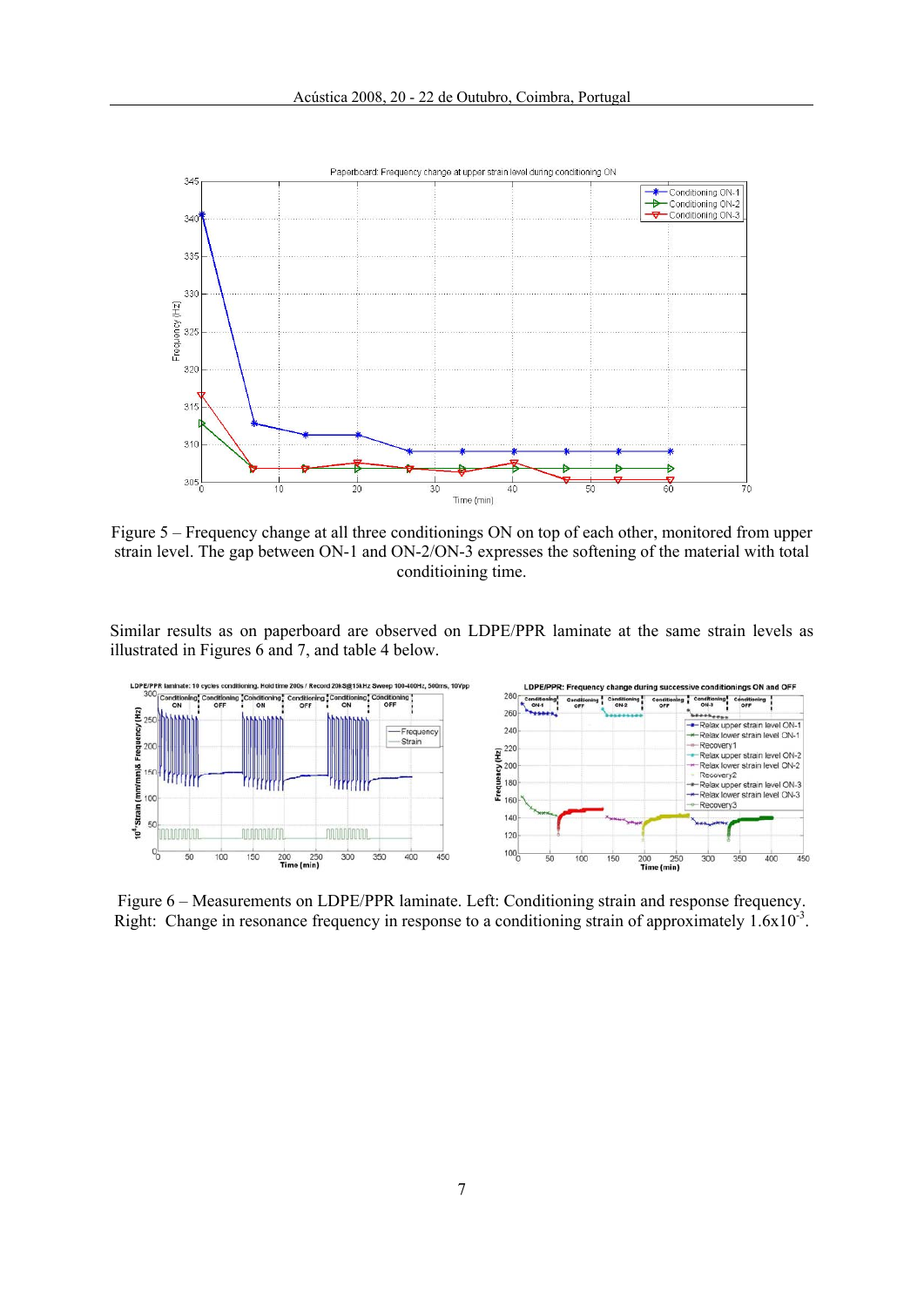

Figure 7 – Frequency change at upper (left) and lower (right) strain level for all conditionings ON, on top of each other. Increased softening is observed from ON-1 to ON-3.

| Data                                 | Min   | <b>Max</b> | <b>Std</b> |
|--------------------------------------|-------|------------|------------|
| Relax upper strain level ON-1        | 257.3 | 270.8      | 3.941      |
| Relax upper strain level ON-2        | 257.1 | 264.8      | 2.383      |
| Relax upper strain level ON-3        | 255.1 | 263.3      | 2.359      |
| <b>Relax lower strain level ON-1</b> | 142.5 | 163.5      | 6.796      |
| <b>Relax lower strain level ON-2</b> | 133.5 | 141        | 2.625      |
| <b>Relax lower strain level ON-3</b> | 132   | 138.8      | 1.883      |
| <b>Recovery 1</b>                    | 120.8 | 150.8      | 3.089      |
| <b>Recovery 2</b>                    | 114.8 | 144        | 3.331      |
| <b>Recovery 3</b>                    | 114.8 | 140.3      | 2.628      |

Table 4 – Data statistics for the response frequency of the laminate from Figure 6 (right).

Our experiments also emphasize the process of modulus, or wave speed, recovery that follows its dynamically-driven reduction (softening) by a dynamic forcing. We will for clarification compare our approach and results to the ones obtained by TenCate et al. [1]. In all cases, the samples never fully recovered to their initial stiffness after times of around 15 minutes for Berea sandstone [1] and 70 minutes for PPR and LDPE/PPR (our experiment). Table 5 below summarizes the differences and similarities in the two experiments.

|  | Table 5 – Comparison between our experiment and TenCate's one. |  |
|--|----------------------------------------------------------------|--|
|  |                                                                |  |

| Comparison                 | TenCate et. al.                 | Mfoumou et. al.                   |
|----------------------------|---------------------------------|-----------------------------------|
| <b>Samples</b>             | Regular solid materials (rocks, | Thin sheets having no bending     |
|                            | metals, concrete, )             | stiffness (paperboard, LDPE, )    |
| Conditioning               | Harmonic<br>acoustic<br>wave    | Harmonic mechanical loading and   |
|                            | incremented<br>through<br>the   | unloading (not related to the     |
|                            | longitudinal<br>fundamental     | resonance frequency)              |
|                            | resonance frequency             |                                   |
| Conditioning               | High (1 to 10kHz)               | Low (0.0025 Hz)                   |
| frequency range            |                                 |                                   |
| Conditioning               | About 1000 seconds              | About 4000 seconds                |
| duration                   |                                 |                                   |
| <b>Offset pre-stressed</b> | Not required                    | Required in order to give bending |
| for conditioning           |                                 | stiffness to the sample           |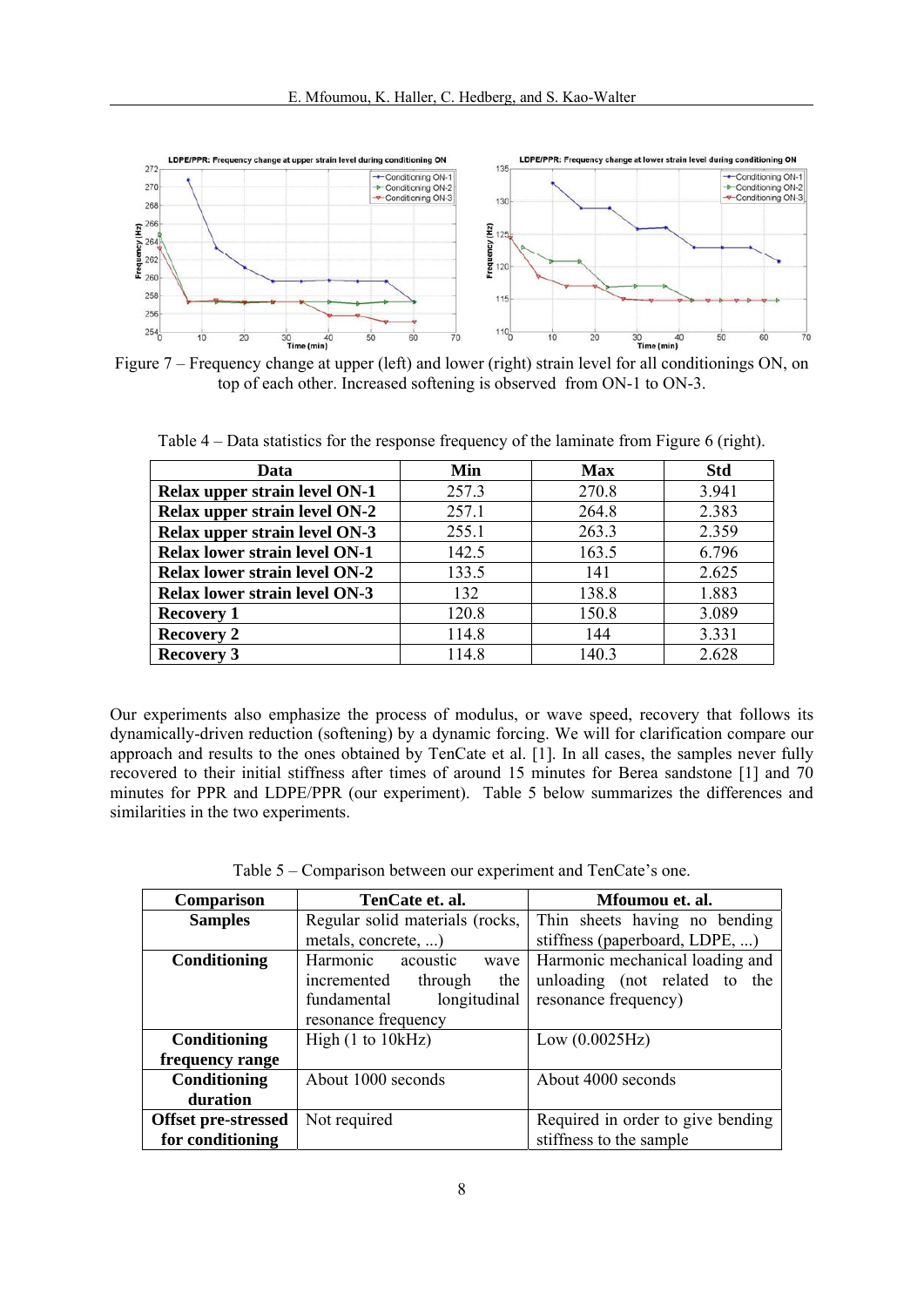| Method of                                         | Resonance method                                                                                                   | Resonance method                                                                                                                  |
|---------------------------------------------------|--------------------------------------------------------------------------------------------------------------------|-----------------------------------------------------------------------------------------------------------------------------------|
| investigation                                     | (longitudinal)                                                                                                     | (bending)                                                                                                                         |
| <b>Resonance</b>                                  | Several kilohertz                                                                                                  | Below 500Hz                                                                                                                       |
| frequency range                                   |                                                                                                                    |                                                                                                                                   |
| <b>Source</b>                                     | PZT (contact method)                                                                                               | Loudspeaker (non-contact)<br>method)                                                                                              |
| <b>Receiver (sensing)</b>                         | Accelerometer cemented<br>on<br>the sample (contact method)                                                        | Laser beam (non-contact method)                                                                                                   |
| <b>Featuring</b><br>observation                   | Drop in Young's modulus and<br>increase in material damping                                                        | Drop in Young's modulus.                                                                                                          |
| <b>After stress</b><br>removal                    | The<br>material<br>properties<br>recover towards their original<br>values                                          | The material properties recover<br>towards their original values                                                                  |
| <b>Process of</b><br>conditioning and<br>recovery | Assymetric                                                                                                         | Assymetric                                                                                                                        |
| <b>Overall</b>                                    | A retarded effect ressembling<br>creep appears, which cannot be<br>explained with equilibrium<br>elasticity theory | A similar effect appears here,<br>though much faster, which can<br>also not be explained<br>with<br>equilibrium elasticity theory |

## **4 Conclusions**

This work is the first investigation of slow dynamics on thin sheets having no bending stiffness (considered as membranes). The results obtained are qualitatively comparable to those on regular solid materials, though with some necessary alterations of the experimental approach. The basic quantity measured in these experiments is the resonance frequency as a function of time at constant strain after being conditioned by a periodic disturbance. The change in modal frequency reflects the softening of the modulus by a symmetric and oscillatory driving force. Such a symmetric and oscillatory force induces a nonequilibrium dynamics in the sample which cannot be explained by classical elasticity theory. The relaxation takes place over long time scales, which are on the order of the observation time or even longer. The recovery after softening of the modulus never reaches the initial state, illustrating the slow dynamics in the investigated samples. Although the conditioning period is about one million times slower than on regular solid materials [1], the recovery response is even slower. Much better understanding of our material dynamics behaviour may be investigated with new knowledge recently discovered by our group regarding the activation of the slow dynamics effect [13]. This constitutes the bulk of our upcoming investigation on thin sheet having no bending stiffness.

#### **Acknowledgements**

We are thankful to the faculty board at Blekinge Institute of Technology and VINNOVA for partial funding of this project. We also thank Mr. Yang Kaï for technical assistance.